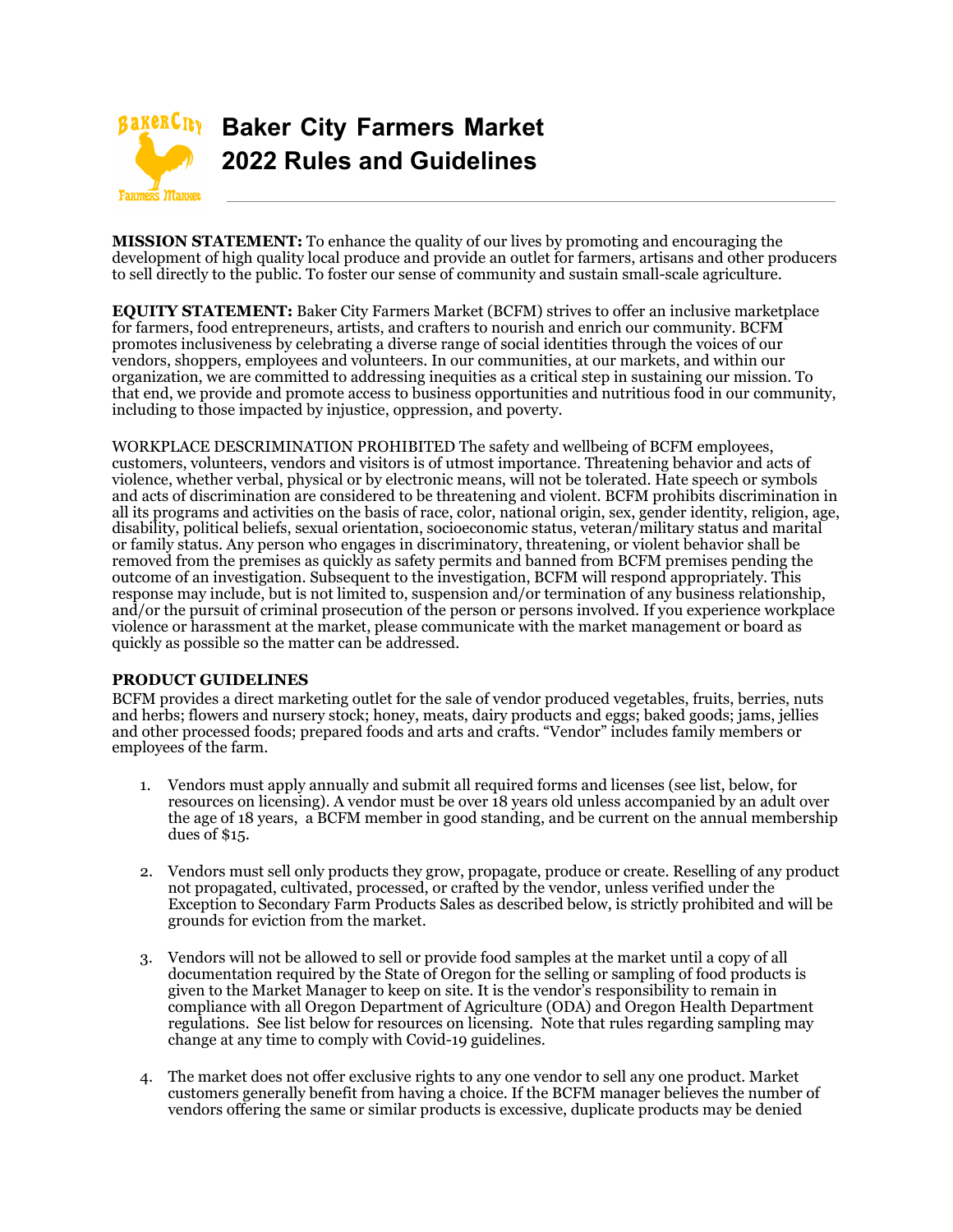entry.

#### **Exception to Secondary Farm Products Sales**

- 1. Vendors wanting to sell secondary farm products must seek advance approval from the Market Board.
- 2. Vendors must fill out a secondary farm application indicating on their product list which items come from the secondary farm and the physical location of that farm.
- 3. The grower/producer of origin (secondary) must submit a letter with the application indicating his or her approval for their product to be sold at the market by Vendor. The grower/producer of origin must be a member of BCFM and pay the \$15 annual membership fee. The selling vendor must have clear signage stating the farm/producer of origin and sales of the secondary producer/farm must not exceed 25% of the vendor's total sales.

#### **Arts and Crafts**

BCFM accepts original works vended by local artists and crafters, as booth space allows. The selling of any non-original items or commercially branded merchandise is strictly prohibited.

#### **Information on licensing is available at:**

#### **Oregon Department of Agriculture Food Safety Division**

635 Capitol Street, NE Salem, OR 97301 Phone: 503-986-4720 Fax: 503-986-4729 www.oda.state.or.us

#### **Weights & Scales: ODA Measurement Standards Division**

635 Capitol Street, NE Salem, OR 97301 Phone: 503-986-4670

## **Nursery Regulation: ODA Plant Division**

635 Capitol Street, NE Salem, OR 97301 Phone: 503-986-4644

## **On-site food prep/temporary licenses:**

Malheur County Environmental Health Phone: 541-473-5186

#### **Home or licensed facility processed foods contact:**

Oregon Department of Agriculture Baker and Malheur counties;Cities of Cove, Union, North Powder, LaGrande and Island City Phone: 541-889-9285 Umatilla and Wallowa counties; Elgin, Imbler Phone: 541-276-9166/541-969-7544

# **Poultry processing and Small Producer questions**

Phone: 503-432-7092

# **Oregon Department of Agriculture; Food Safety Division, Farmers Market Guidelines**

http://egov.oregon.gov/ODA/ADMD/farmers\_markets.html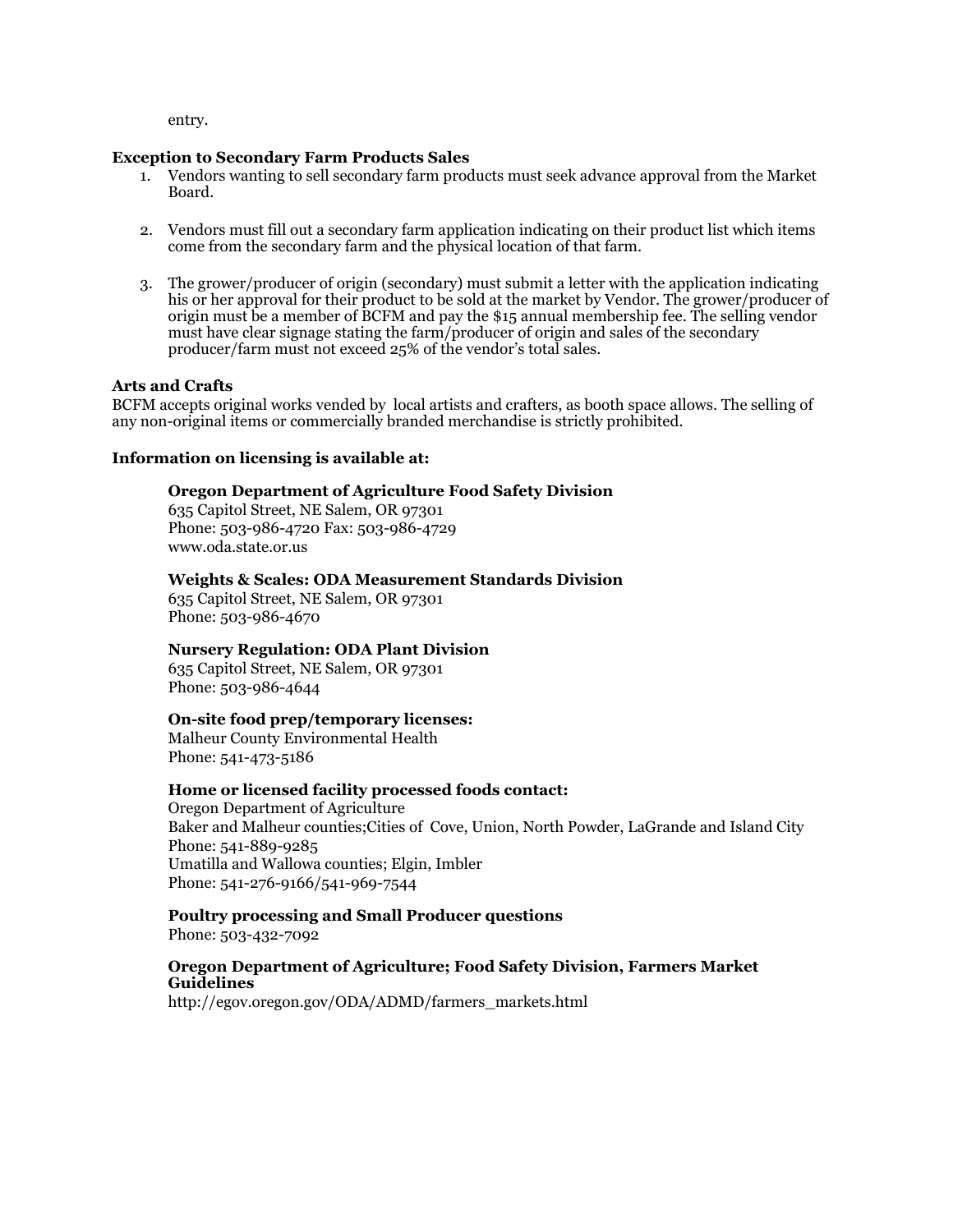# **VENDOR PLACEMENT AND MARKET LOGISTICS**

## Market locations, dates, times and parking:

The Baker City Farmers Market is held in Central Park parking lot, off of Resort Street in downtown Baker City, Oregon. The market is held every Thursday, June through the second week of October, 4 p.m. to 7 p.m.

- 1. Stall locations are reserved for Season Vendors who pay at least 1⁄2 the seasonal vendor rate by the Annual Vendor Meeting and the balance by 3:00 pm, First Market Day. Returning season vendors will be given priority over new season vendors for space locations at the Annual Vendor Meeting unless other arrangements are made prior to the Annual Vendor Meeting with the BCFM Board.
- 2. Vendors paying weekly will be assigned a stall on a first-come, first-served basis. The market manager may re-assign stalls for the safety and overall consideration of market needs.
- 3. Vendor set-up begins up to two hours prior to Market opening for the safety of vendors. Vendors must be present and setting up  $\frac{1}{2}$  hour prior to the scheduled start of a market.
- 4. Season Vendors are to notify the market manager when they will not be participating at a market. Your site will be given to another vendor if you have not notified the market manager that you will be arriving late or if you are not in the process of setting up 1⁄2 hour before the scheduled start of a market.
- 5. There is no selling before the bell rings at 3:00 p.m.
- 6. Vendors are responsible for providing their booth and product needs; the market provides only a booth space.
- 7. Vendors are responsible for weighing down their canopies in case of wind; 25 lb per leg.
- 8. Vendors that need electricity must provide their own extension cords and ensure the cords do **NOT** create a tripping or fire hazard.
- 9. All vendors may enter Court Street Plaza with their vehicles to unload their canopies and supplies for a market. Except for certain stalls, vendors must then park their vehicles on the side streets, leaving Main and Resorts streets available for customer parking. The lot at Resort and Washington, and the lots on Resort directly across from the Plaza are PRIVATE PROPERTY and cannot be used for any purpose, not even for "just a minute." Violation of vendor parking rules will result in parking ticket penalties.

## **Attendance**

- 1. Vendors attending market on a week-by-week basis must discuss their attendance protocol with the market manager no later than their first market. Unless the market manager is notified by call or email of your absence or set-up delay, your preferred spot will be given to another vendor. Your preferred spot may be given to another vendor if you have not arrived  $\frac{1}{2}$  hour prior to market.
- 2. All vendors are required to stay set up until the end of market (7:00 PM)

## **Weather-related market cancellations:**

The market is held in an open-air venue and the BCFM reserves the right to close the market if it is determined that severe weather conditions (as verified by National Weather Services) could compromise the safety of vendors and shoppers. Notice of market cancellations will be issued as far in advance as possible and will be by phone and/or by email directly with all vendors affected.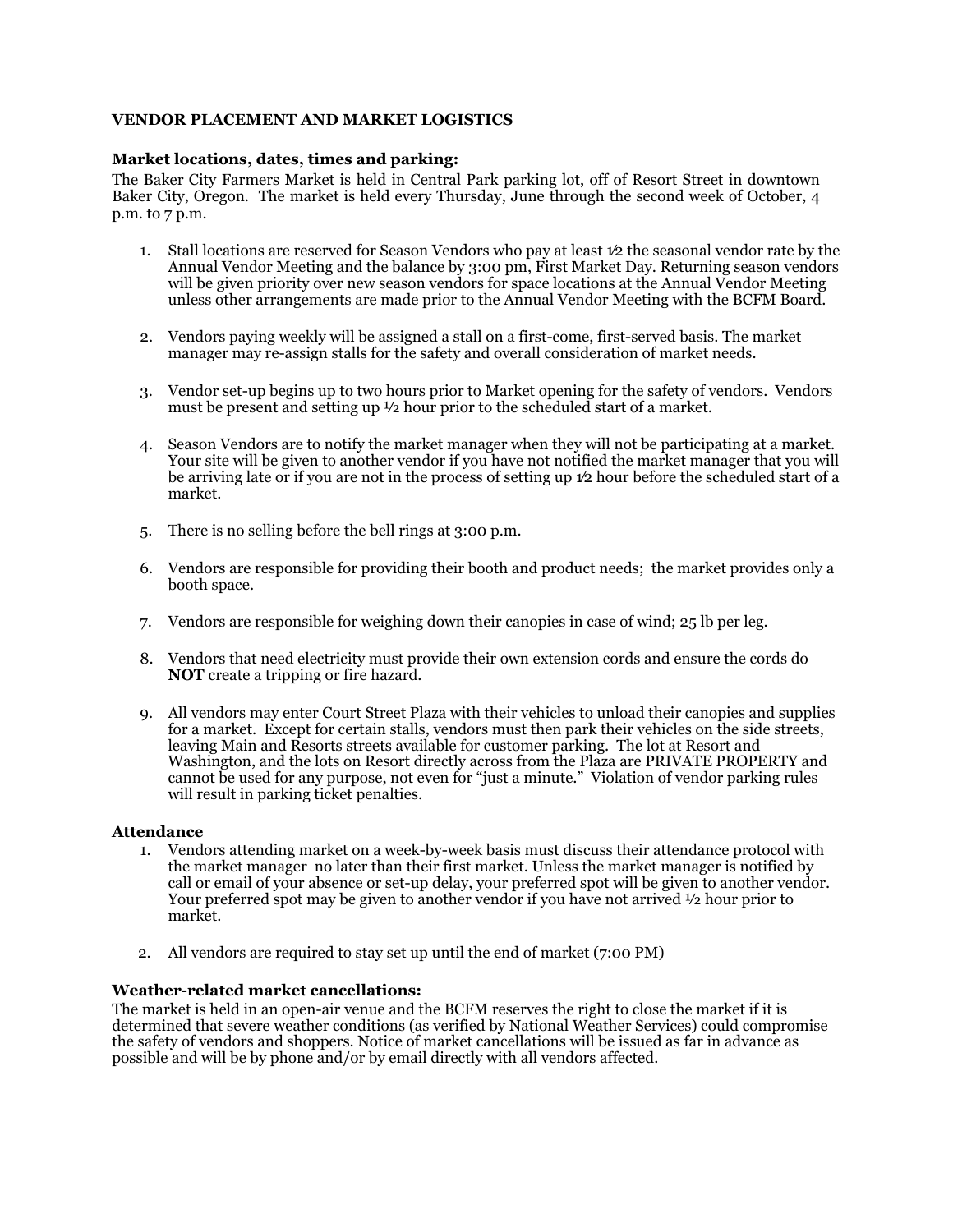#### **Smoking:**

The entire Court Street Plaza is designated as a non-smoking area for the duration of market and during setup and take-down. This includes surrounding sidewalks.

#### **VENDOR RESPONSIBILITIES**

- 1. Vendors share responsibility for keeping the BCFM viable and ensuring public safety. By following the rules described in the previous sections, vendors help create a safe, fun and profitable market environment. Violation of the rules will result in disciplinary action. Disciplinary action may take the form of a verbal warning or a written notice of noncompliance that may include a fine, probation, suspension, or dismissal from the market. All rules of the market are enforced by the market manager who has ultimate on-site authority. Complaints or problems should be directed to the market manager or board of directors in a timely manner that is not disruptive to the market.
- 2. Vendors are responsible for informing themselves about and complying with state and local health and licensing requirements governing the production, display, distribution, sampling and sale of their products. **ALL** vendors sampling their products to the public **MUST** have a wash station in their booth, as per ODA. These rules will be enforced. Note that rules regarding sampling may change at any time to comply with Covid-19 guidelines.
- 3. Vendors are solely responsible for all product liability . Vendors are advised to carry appropriate general and product liability insurance. The BCFM is not responsible for any loss or damage incurred by vendors.
- 4. Declarations regarding pesticide or chemical use that cannot be certified (e.g. "unsprayed," "no spray", and "pesticide-free") must be submitted with the vendor application, attesting to how these procedures are followed.
- 5. The words "certified organic" or "organically grown" used in vendor signage or labeling may only be used by vendors that produce documentation by an authorized USDA NOP third-party certification agency or, for exempt growers, have verifying documentation their products meet the exemption requirements.
- 6. Vendors must occupy the premise in a safe manner for the public and other vendors. Vendors are responsible for maintaining their space in a sanitary and attractive manner with attention to public safety and respect for the use of this public space by others following the market. Vendors must clean and remove garbage from their space after the Market closes.
- 7. Vendors are expected to behave courteously and professionally toward customers, other vendors, market staff, and volunteers at all times.
- 8. No hawking, calling attention to products in a loud, repetitive public manner, or selling products in an aggressive way will be allowed.
- 9. To maintain a positive atmosphere, vendors should bring concerns about the market to the market manager or board of directors, not to other vendors or customers.
- **10. Covid-19 Guidelines:** All vendors are responsible for following the applicable guidelines put forward by the State of Oregon, the Oregon Farmers Market Association, and BCFM. These may evolve over the course of the market season. Current Covid-19 guidelines are posted on the Baker City Farmers Market webpage ([https://www.bakercityfarmersmarket.com/covid-19-info\)](https://www.bakercityfarmersmarket.com/covid-19-info) and OFMA Covid-19 guidelines can be found at [https://www.oregonfarmersmarkets.org/covid-19.](https://www.oregonfarmersmarkets.org/covid-19) BCFM will work to ensure that posted guidelines are up to date, but the market manager should be considered the primary resource for current Covid-19 market guidelines. Vendors consistently in violation of applicable Covid-19 guidelines may be asked to leave the market.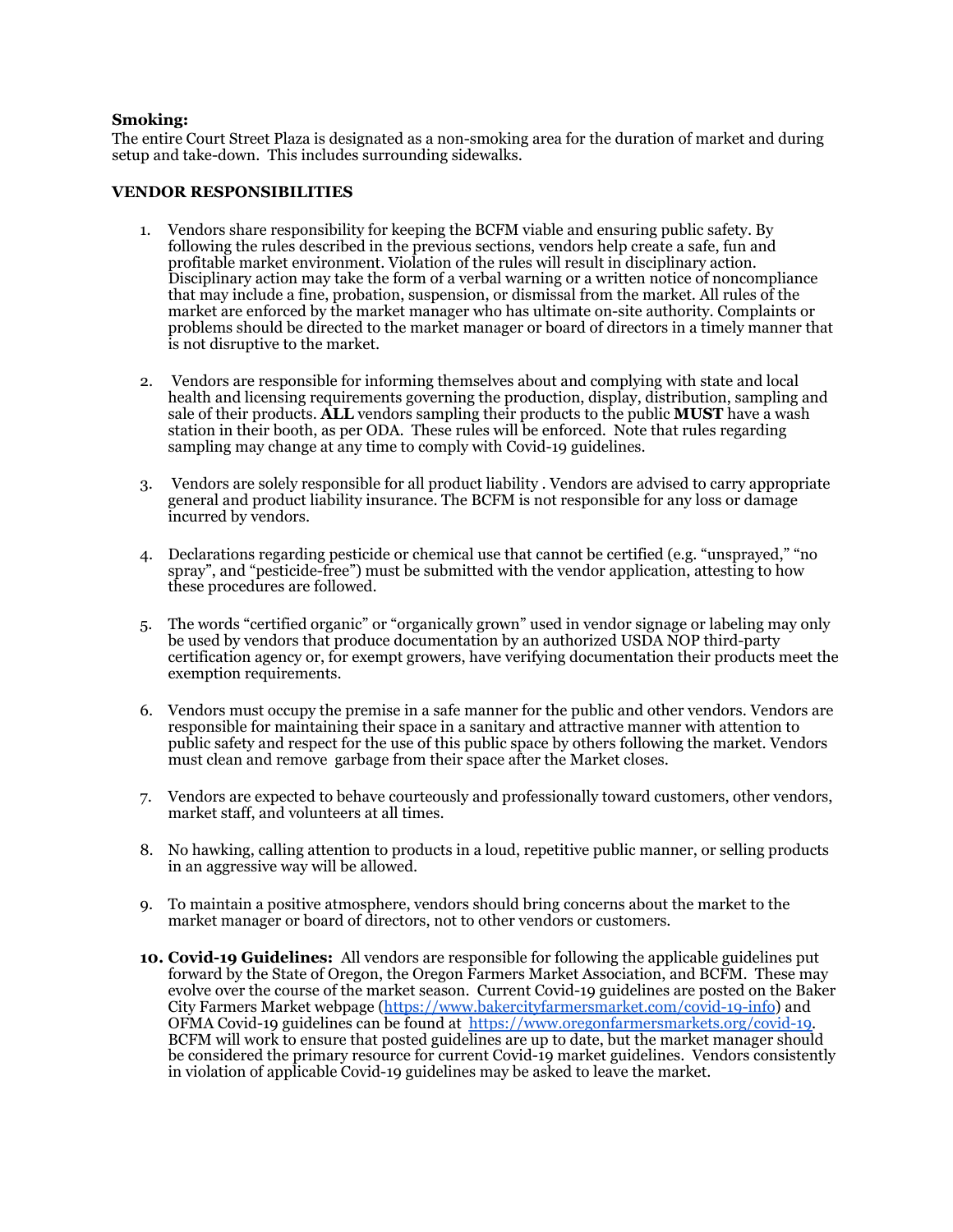**11. Data Requirements for Beginning Vendor Support Network (BVSN) grant.** Baker City Farmers Market is part of a 5-market, three-year federal grant research program being conducted by Oregon Farmers Market Association and Oregon State University. The aim of this research is to understand why producers use the farmers markets, the influences on sales increase or decrease, and several other factors. This grant provides funding to our market to help us find ways to recruit, retain, support, and foster new vendors, all the while still being of aid and support to our more established vendors.

As part of the requirements of this grant and to measure our impact, we must collect raw sales data from all vendors. Extensive steps are taken to protect vendor data. Only one BCFM staff member will be working directly with vendor identification data. All vendors are identified by an anonymous vendor number, not name, to all other sources. In addition, vendors are asked to complete a survey for the BVSN grant once during the 2021 market season. This survey can be requested from and returned to the market manager or completed here: [https://oregonstate.qualtrics.com/jfe/form/SV\\_6fZDvlm5ygX56Kx](https://oregonstate.qualtrics.com/jfe/form/SV_6fZDvlm5ygX56Kx)

**In order for BCFM to fulfill the requirements for the OSU/OFMA BVSN Research Project, vendors agree to submit the required sales data to the market manager for every market in which they participated by the end of the market season**. This grant directly improves our ability to support new and established vendors as we work to grow and improve our market. Your contribution is appreciated.

*The BCFM reserves the right to prohibit anyone from selling any product. Failure to conform to local, state or federal requirements is grounds for disciplinary action by the market. The Market Manager and the Board of Directors have on-site authority for rule enforcement. All decisions by the BCFM Board are final.*

**FEES AND PAYMENTS:** Vendors' fees at BCFM cover the basic cost of operating the markets, including permits, advertising, insurance, and staffing.

To sell at the market, all types of vendors must complete an annual membership application and pay the \$15 fee. In addition, stall fees are as follow:

- 1. **Daily Vendor:** (scheduled or drop in): \$20 for one 10'x10' stall; \$40 for two stalls; per week. A daily vendor can rent an adjacent space on a first-come-first-served basis if there is space available. Daily vendors are required to pay their stall fee by 3:00 p.m. the day they are at the market.
- 2. **Season Vendor:** \$17/week for one 10' x10' stall or \$34/week for two adjacent stalls (15% off the daily stall fee rate; total = \$340 per season for a single stall or \$680 per season for a double stall), paid in full by 3:00 pm on the first market. To reserve a designated market space for the season, season vendors must provide 1/2 of their total season fees (\$170 for a single stall or \$340 for a double stall) by the Annual Vendors Meeting. The remainder is due prior to the start of the first market. All prepaid fees are non-refundable after the market season starts.
- 3. **Beginning Vendor Table:** \$10.00 per week for a single stall. The purpose of the beginning vendor table is to provide a more accessible opportunity for beginning farmers and for community members with extra produce from their gardens who wish to sell their homegrown produce or homemade crafts at the market. Adults may use a beginning vendor table a maximum of 3 times per market season and only in their first season of selling at the market; if they wish to continue to sell at the market, they must pay regular market vendor rates. Beginning vendors must be members of the Baker City Farmers Market, have signed the vendor agreement, and provide all applicable licensing and insurance documentation. Beginning vendor tables are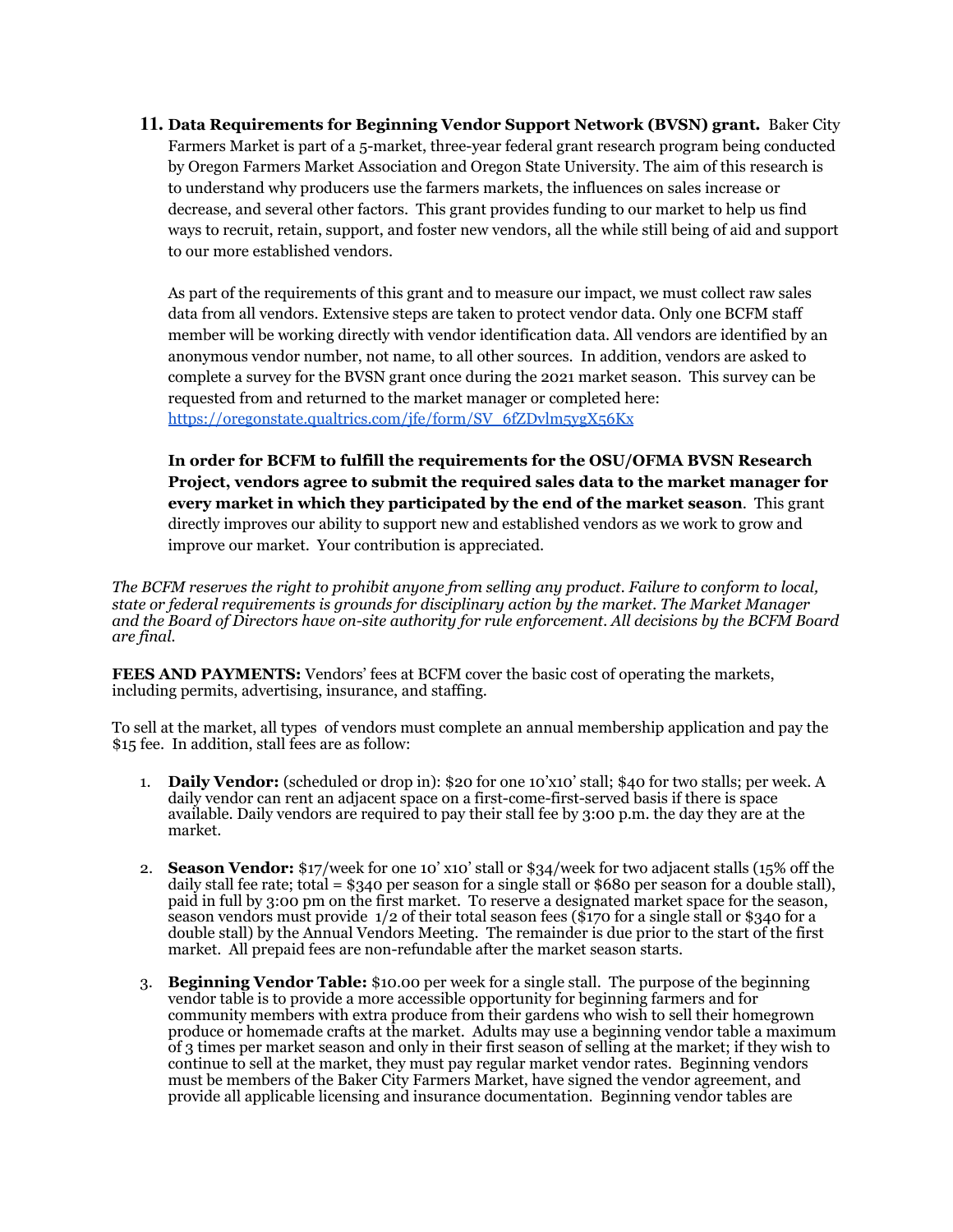available only as space allows and with the concurrence of the market manager.

**4. Community Table:** BCFM would like to support the efforts of other community groups. Community groups are defined as non-profit or other community minded organizations serving the local area. Community groups are required to submit an application at least 10 days in advance. Any product sales made by community groups will fall under the BCFM rules as stated in this document. Raffle ticket sales are allowed. Space reservation is allowed, though priority will be given to regularly attending BCFM food and craft vendors. Community tables are available only as space allows and with the concurrence of the market manager.

Community groups may use a stall at the market for community outreach activities free of charge. All groups utilizing the community table must comply with BCFM's equity statement in all posted signs, documents and materials visible or provided to the public at BCFM.

5. **Kids Table:** The Kids Table is to encourage young producers and crafters, under the age of 18, to engage with their community and start on their road to entrepreneurship. They must follow the same vendor guidelines for homegrown and handmade items and be accompanied by an adult over the age of 18. There is no stall fee for use of the Kids Table and children aged 15, or younger may participate in the market as many times per season as they wish, depending on space availability and the concurrence of the market manager. To participate in the Kids Table, the parent/guardian must be a member of the Baker city Farmers Market and sign the Vendor Agreement.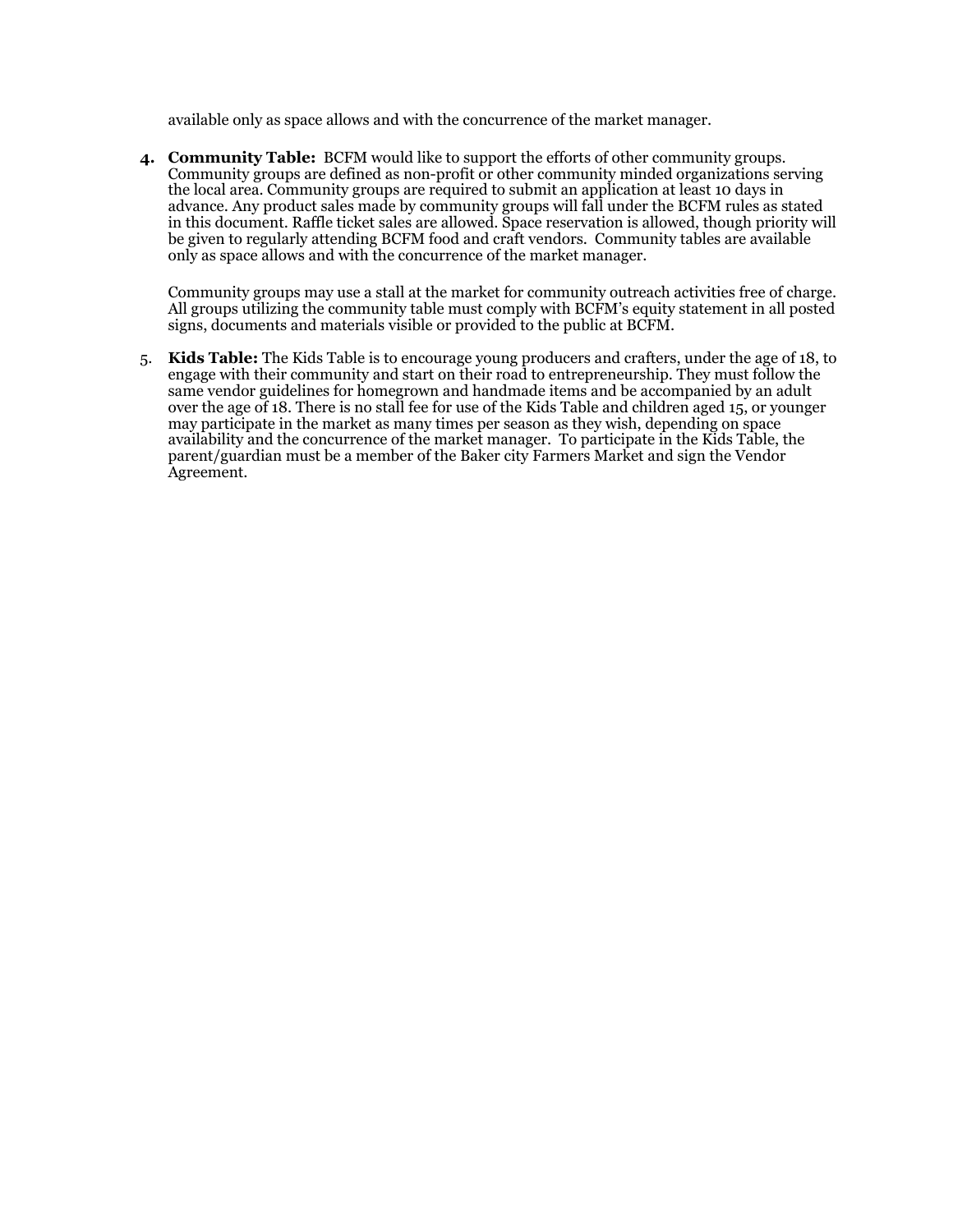# **ALTERNATE CURRENCIES AND MARKET PROGRAMS**

BCFM food and produce vendors, as eligible, participate in a variety of programs to increase sales and increase customer access to healthy, fresh, local foods. The alternative currency programs that BCFM and market vendors participate in are: the Supplemental Nutrition Program (SNAP), Double Up Food Bucks (DUFB), and Farm Direct Nutrition Program (FDNP)/WIC Fruit and Veggie Vouchers. Please contact us if you have any questions.

#### **Thank you for helping us increase our community's access to local, healthy food!**

Alternate currencies include:

## **1. Supplemental Nutrition Assistance Program (SNAP/EBT)**

SNAP provides nutrition benefits to supplement the food budget of needy families so they can purchase healthy food and move towards self-sufficiency. SNAP customers may purchase tokens at the market manager's booth using their Oregon Trail EBT cards. Customers then use the tokens to purchase eligible goods from individual market vendors. Tokens are in \$1 denomination, wooden and say *Baker City Farmers Market EBT One Dollar No Change Given* in red (see below for image). Vendors will be fully reimbursed for all BCFM SNAP tokens returned to the Market Manager. BCFM encourages vendors to exchange SNAP tokens for reimbursement at the end of every market. SNAP tokens must be reimbursed, at a minimum, on a monthly basis.

SNAP eligible goods include: food intended to be eaten at home, including fruits, vegetables, meat, poultry, fish, dairy products, seeds, baked goods to be taken home and plants intended for growing food.

SNAP tokens are NOT to be used for non-food items, foods that are hot at the point of sale, foods to be eaten on site, alcoholic beverages, and pet foods.

#### **Vendors selling products meeting the requirements of the SNAP program must accept BCFM SNAP tokens as payment**

NO CHANGE can be given for these tokens. The customer can add product to bring the purchase up to the dollar amount.

*Any misuse of SNAP tokens jeopardizes our eligibility to accept the Oregon Trail card.*

## **2. Double Up Food Bucks (DUFB)**

The Double Up Food Bucks (DUFB) program supports local growers and Supplemental Nutrition Assistance Program (SNAP) participants by providing a match that increases fresh produce purchasing. This program is designed to benefit farmers and families by increasing purchases and access to local, healthy food in our community. We participate in this program with generous support from the Farmers Market Fund and private donors. Double Up Food Bucks are wallet-sized cards in \$2 denominations (see below for image). NO CHANGE can be given; the customer can add products to bring the purchase up to the dollar amount.

SNAP card users can double their benefits up to \$10 per market day (\$20 per market for at least the first three months of 2021) and receive Double Up Food Bucks to be used **only for fruits and vegetables** that meet the following criteria:

• GOOD FOR: any variety of fresh, dried, or frozen whole or cut fruits and vegetables without added sugars, fats, oils, or salt. Includes mushrooms, fresh herbs, nuts, dried beans, and edible plant starts.

• NOT GOOD FOR: grains, meat, eggs, cheese, baked goods, prepared foods, fermented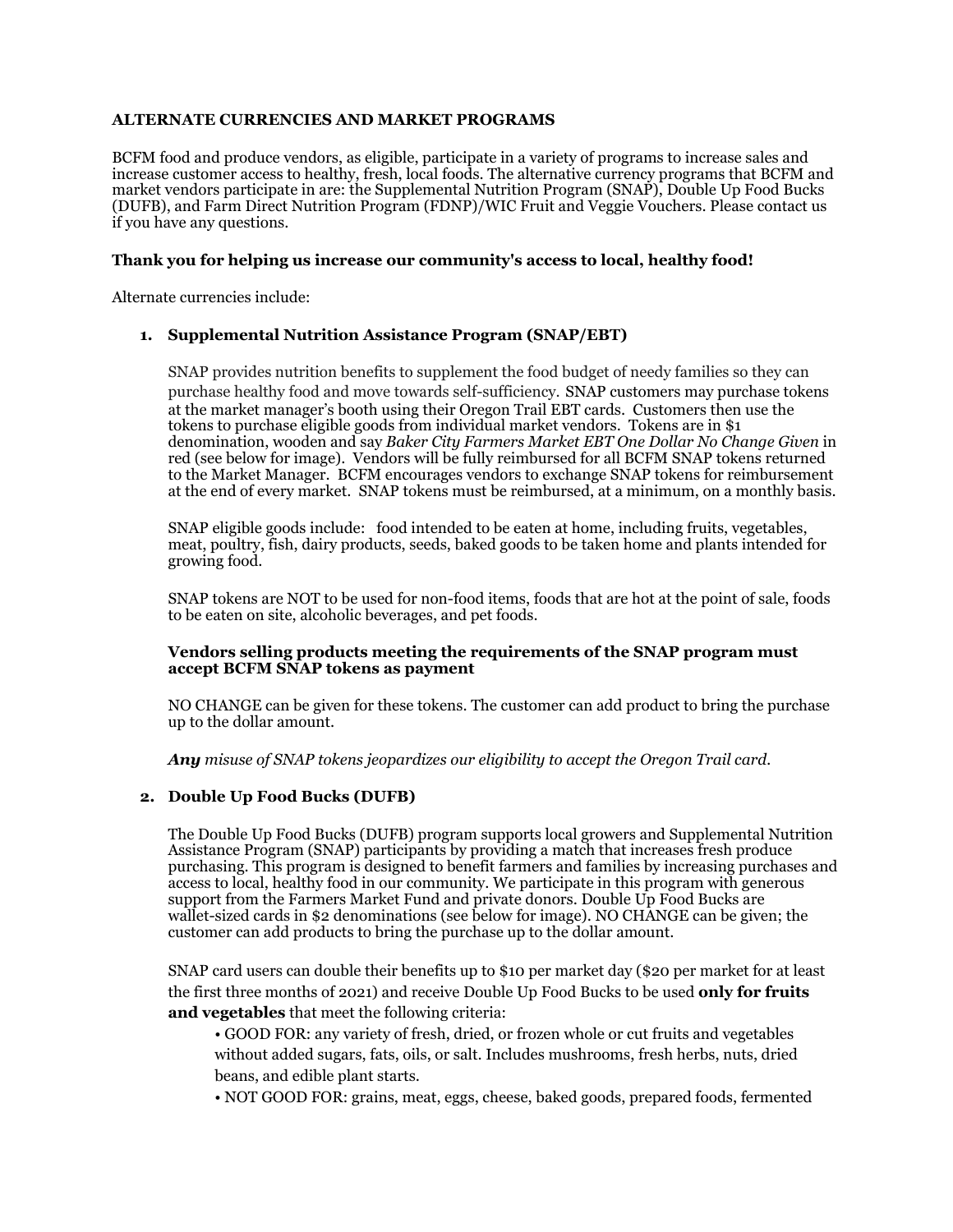foods, salsa, pickles, jams, jellies, honey, cider, juice, tea, or other foods that do not fit into the above guidelines; nonfood items.

If you sell any of the items under the "GOOD FOR" list above, you are eligible to participate! Please read the Eligible Produce Vendor Letter and FAQs on our website: <https://www.bakercityfarmersmarket.com/vendors>, then **sign the Acknowledgement Form, which is available online here** in [English](https://form.jotform.com/FarmersMarketFund/VendorAcknowledgment) (<https://form.jotform.com/FarmersMarketFund/VendorAcknowledgment>) and Spanish [\(https://form.jotform.com/FarmersMarketFund/VA\\_esp](https://form.jotform.com/FarmersMarketFund/VA_esp))

Vendors may also turn in a paper copy of their Acknowledgement Form to the market manager at the market. If you are not eligible, you may still receive questions from customers at the market, so please take a moment to read the Non-Eligible Produce Vendor Letter on our website: <https://www.bakercityfarmersmarket.com/vendors>

# 3. **Farm Direct Nutrition Program/WIC Fruit & Veggie Vouchers**

The Oregon Farm Direct Nutrition Program (FDNP) is a state-administered USDA nutrition program that brings more than 1.5 million dollars to Oregon farmers each year. FDNP checks are issued to families enrolled in the WIC (Women, Infants and Children) program and eligible low-income seniors to spend with authorized farmers selling directly to consumers. The green \$4 checks are **specifically for locally grown fresh, unprocessed fruits, vegetables and cut edible herbs** and are valid from June 1 through November 30 each year.

Individual vendors MUST be authorized by the state in order to accept these vouchers. Note that for this program, the market does not reimburse farmers; instead they are able to deposit the FDNP vouchers (which are \$4 checks) into their bank accounts directly.

To qualify, farmers must:

- Own, lease, rent, or sharecrop land to grow, cultivate, or harvest crops on that land in Oregon or a bordering county; and,
- Sell their own produce at a farmers market or farm stand.

## **Before accepting FDNP checks, farmers must**:

- Complete and submit an application at myoregonfarm.org;
- Participate in a brief phone orientation training, if new to FDNP;
- Sign a three-year agreement; and,
- Receive an authorization letter and program materials packet in the mail from the State.

For more information on the Farm Direct Nutrition Program, please visit: [https://www.oregon.gov/oha/PH/HEALTHYPEOPLEFAMILIES/WIC/FDNP/Pages/Resources-f](https://www.oregon.gov/oha/PH/HEALTHYPEOPLEFAMILIES/WIC/FDNP/Pages/Resources-for-Farmers-and-Markets.aspx) [or-Farmers-and-Markets.aspx](https://www.oregon.gov/oha/PH/HEALTHYPEOPLEFAMILIES/WIC/FDNP/Pages/Resources-for-Farmers-and-Markets.aspx)

4. Baker City Farmers Market distributes **Market Bucks,** which are essentially gift cards in \$1 denominations. All vendors must accept BCFM Market Bucks. BCFM will reimburse vendors for the market bucks when they turn them in at the end of each market. Change cannot be given for Market Bucks.

Vendors are responsible for accepting SNAP and DUFB alternate currencies for eligible foods and will not be reimbursed by BCFM if alternate currencies are accepted for ineligible items.